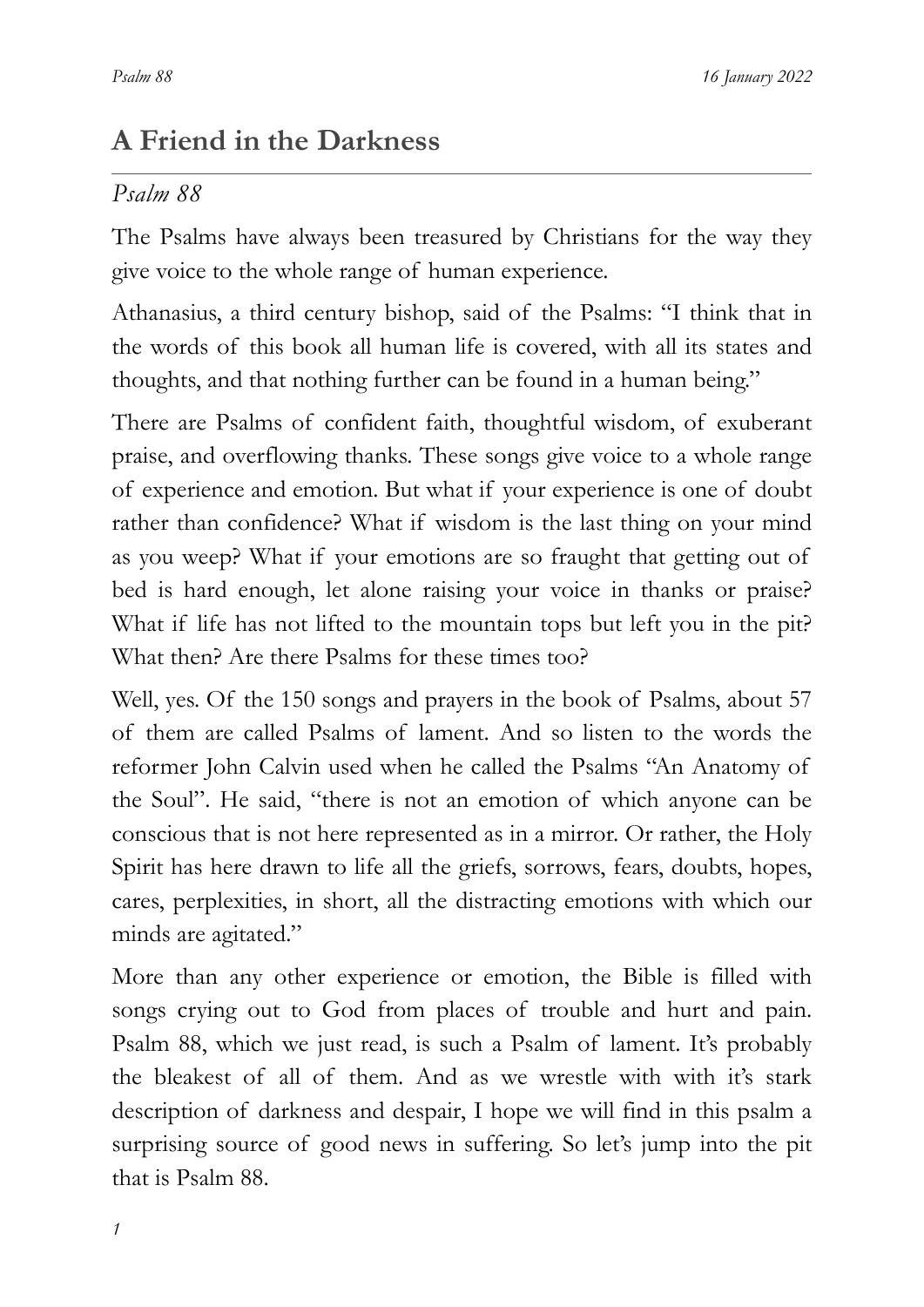## **1. Deep Darkness and the Depths of Despair**

And I simply want to highlight here how both the structure and the language of Psalm 88 convey the psalmist's experience of deep darkness and the emotional depths of his despair.

So first consider the structure of the Psalm. You can see how the Psalm is laid out basically as three cries the Lord. In verse 2 we read:

*May my prayer come before you…*

And in verse 9:

*I call to you Lord every day…*

Then again in verse 13:

*I cry to you for help, Lord*…

Now normally, in a Psalm of Lament there is a moment of turning and remembering. Consider Psalm 77. Just like in Psalm 88 there are a series of confronting questions posed of God:

"Will the Lord reject forever? Will he never show his favor again? Has his unfailing love vanished forever? Has his promise failed for all time? Has God forgotten to be merciful? Has he in anger withheld his compassion?"

But then, the Psalmist thinks back in verse 10:

Then I thought, "To this I will appeal: the years when the Most High stretched out his right hand. I will remember the deeds of the Lord; yes, I will remember your miracles of long ago. I will consider all your works and meditate on all your mighty deeds."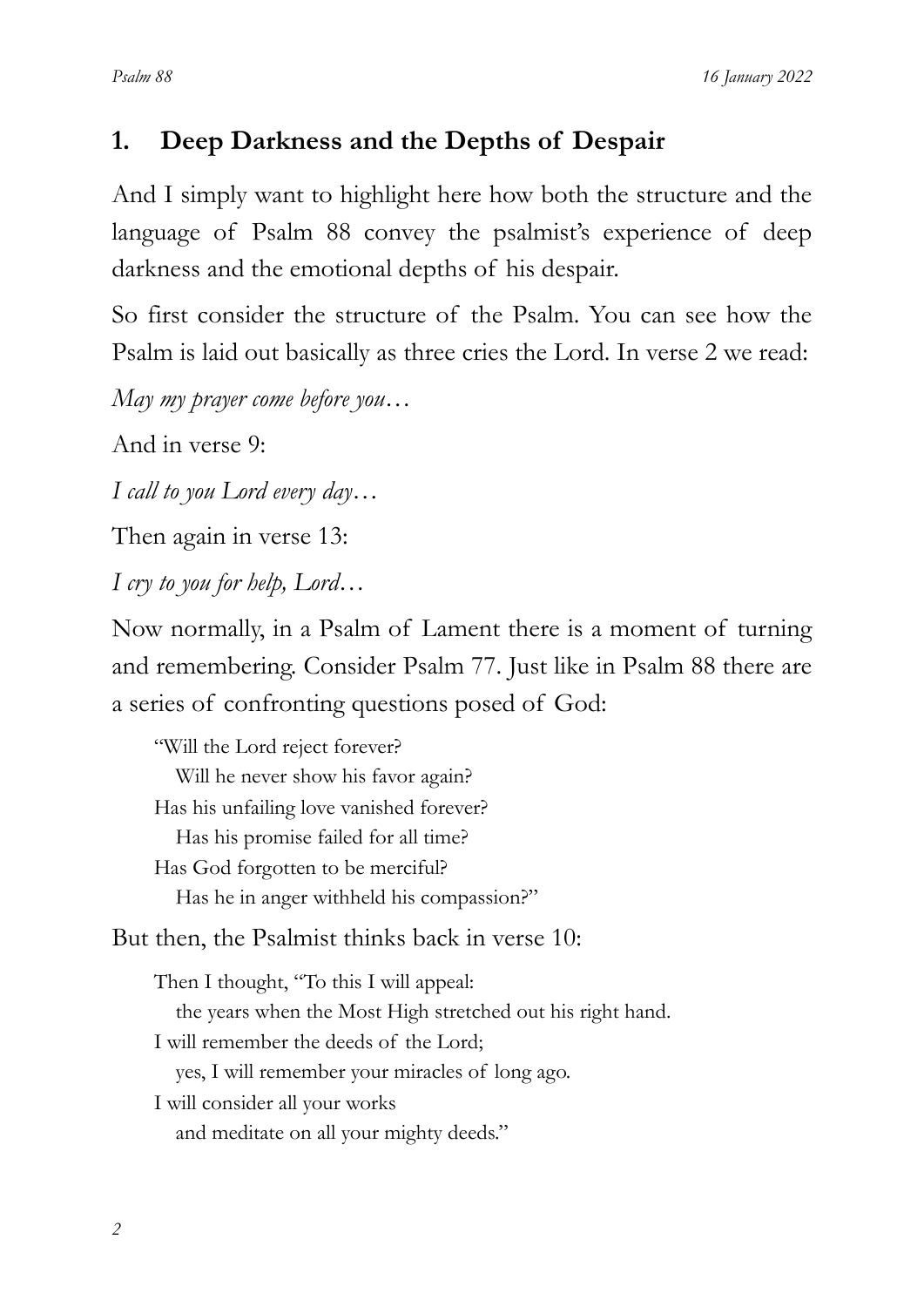This remembering is like a foothold that helps the Psalmist to clamber up ever so slightly out of the pit. It's like a glimmer of light piercing the darkness. It's like taking a deep breath, inhaling the goodness and love of God, allowing the psalmist to exhale praise, even in the midst of suffering.

But there is no foothold here in Psalm 88. There is no piercing light. There's no turning or remembering. Charles Spurgeon says that the lone ray of light in this Psalm is verse 1, when the Psalmist begins: *Lord you are the God who saves me.*

But the rest of the Psalm seems to completely betray this statement. This appeal to the God who saves spirals down into accusation, questioning and desperation. The abrupt final line of the Psalm is only two words in Hebrew: *my friends* | *darkness*.

The darkness looms larger than the Lord. And in the end, it's like this man in the pit completely runs out of breath. Totally exhausted.

And the words of the psalm convey the very same thing. Consider the way he piles up language of darkness and death:

Troubles, near to death, down to the pit, without strength, in the grave, remembered no more, cut off from your care.

*Lowest* pit, *darkest* depths. Overwhelmed by waves of God's wrath. Confined, cannot escape.

Destruction, darkness, oblivion. Surrounded like a flood, completely engulfed.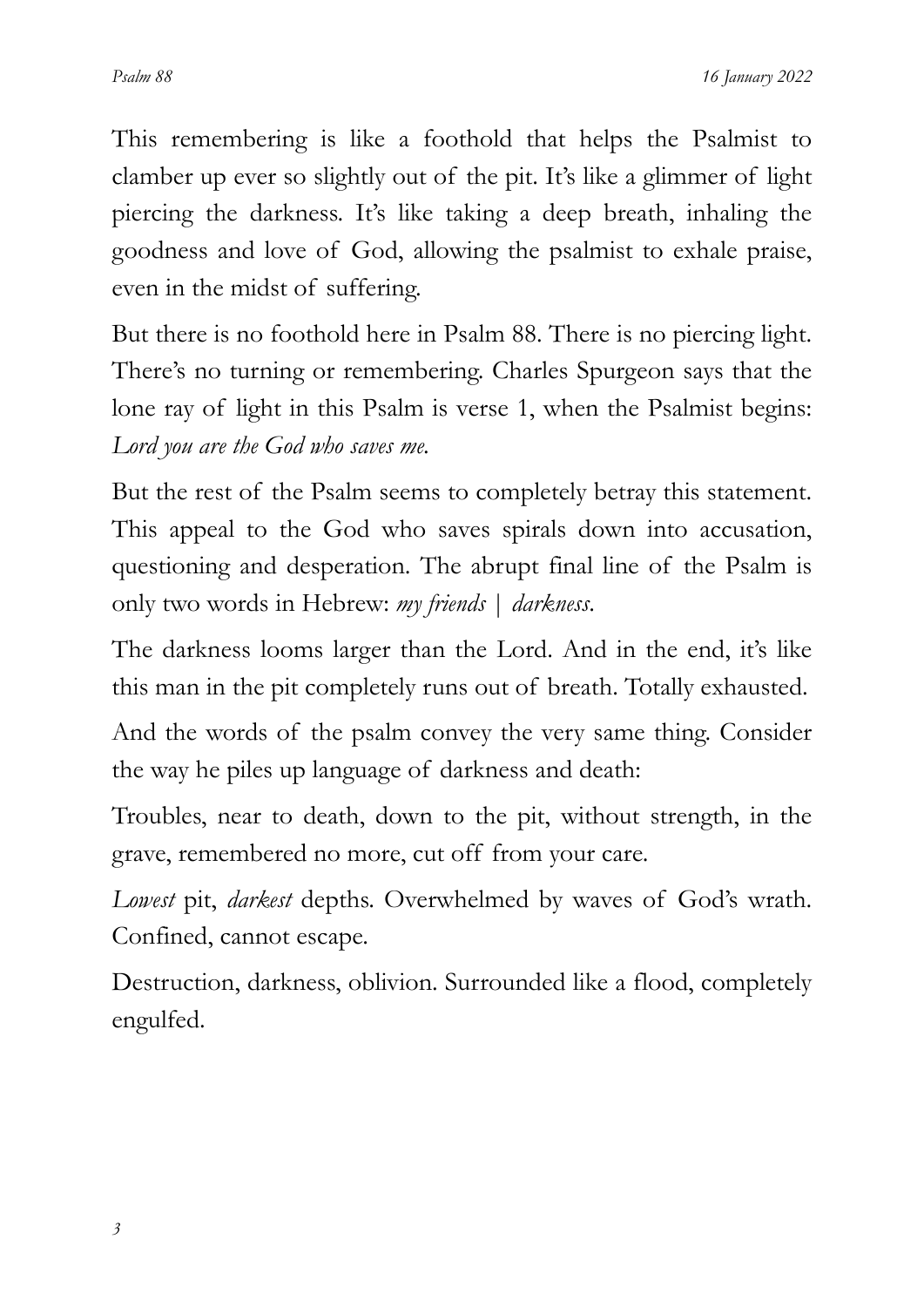**This is where I am**. The Psalmist says. In such darkness that I might as well we dead.

Actually he goes further than that. **This is where YOU have put me God.** You have taken everything from me.

*My friends | Darkness.*

You wonder don't you, what experience lies behind this psalm. What suffering brought forth *this song*.

Terminal illness. Severe Depression. Chronic Pain. Persecution. Some form of domestic abuse. Some past sin. Breakdown of family relationships. The loss of a dear friend. War or violence.

Like most laments, the actual events behind the Psalm are obscure enough that this prayer could apply to all manner of suffering we may face in this life.

And it may be that I captures some experience or emotion that you have had in the past.

It could describe where you are now, how you are currently feeling.

Perhaps there's someone close to you living through such a 'dark night of the soul'.

I spoke to someone who said just recently that they felt exactly like this. Like everyone had abandoned them and darkness was their only friend. It's a terrible place to be. No doubt there are others in our church family who have or are feeling this very same thing.

And whether this is your lived experience now, or if suffering like this lies in your future, Psalm 88 not only speaks about it, but it also speaks encouragement *into it*. Today I want to suggest three ways this Psalm is surprisingly good news for those who suffer.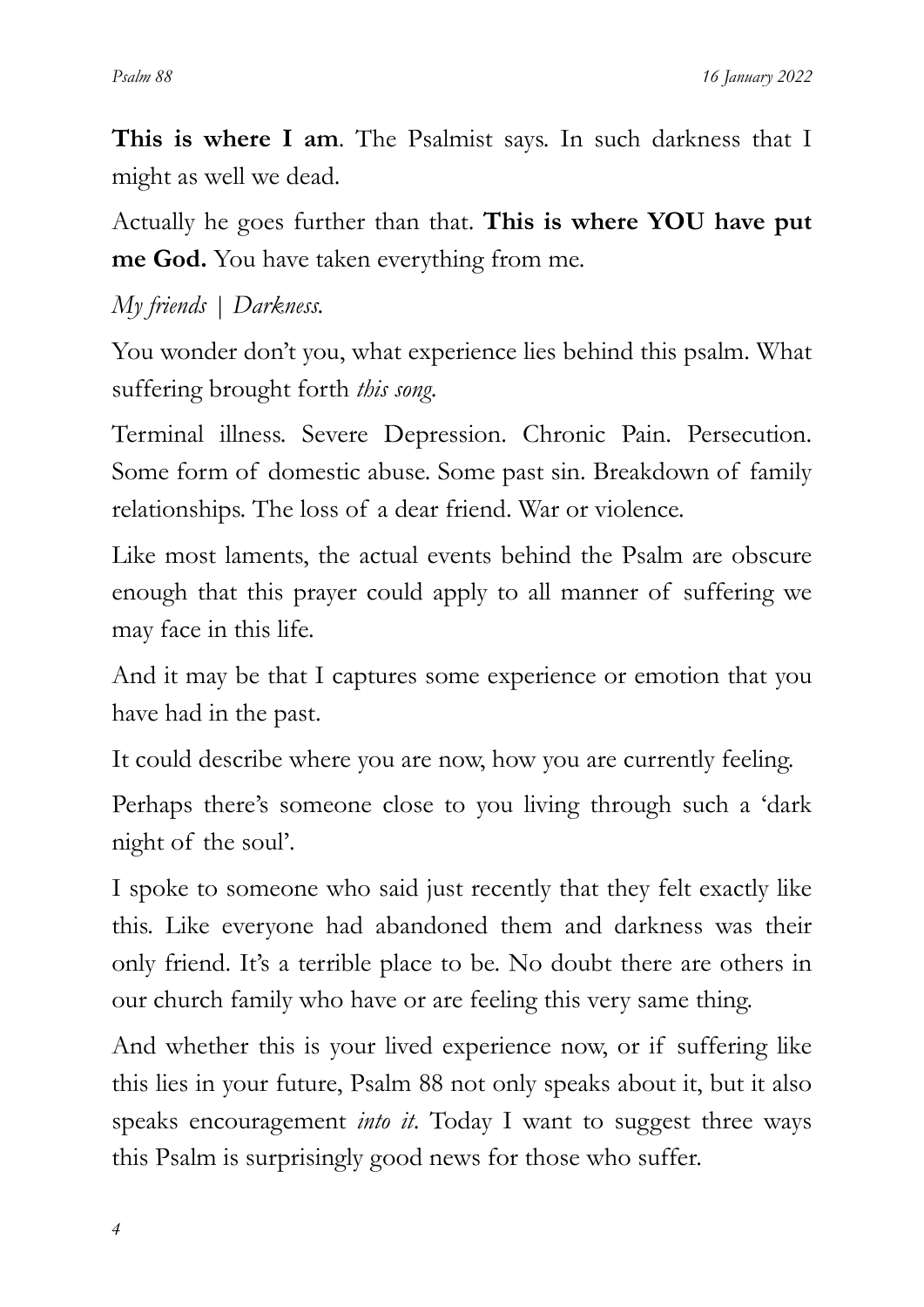## **2. Good News: This Prayer is Here**

Firstly, I think it is good news that this prayer is *here* in our Bibles. We shouldn't overlook how amazing that really is. I mean the psalmist doesn't really hold back in making accusations against the Lord:

*You* have put me in the lowest pit…; *Your* wrath lies heavily on me…; *Your* terrors have destroyed me…; *You* have taken from me…

And you might think, far out, can I say that? Can I *pray* that?

But the fact this prayer is here in the book of Psalms means we *can* say that. To those suffering in this way, God has given this Psalm, saying "here, here is something you can pray."

Which tells us two things.

Firstly, suffering is not abnormal or out of the ordinary for God's faithful people. To suffer deeply does not leave you stuck out on the fringes, while everyone else is cruising along in the happy middle.

As Spurgeon says:

Are good men ever permitted to suffer thus? Indeed they are; and some of them are even all their life time subject to bondage. O Lord, Be pleased to set free thy prisoners of hope! Let, none of thy mourners imagine that a strange thing has happened unto him, but rather rejoice as he sees the footprints of brethren who have trodden this desert before.

#### Or another writer says:

the predominance of laments at the very heart of Israel's prayers means that the problems that give rise to lament are not something marginal or unusual but . . . are central in the life of faith. . . .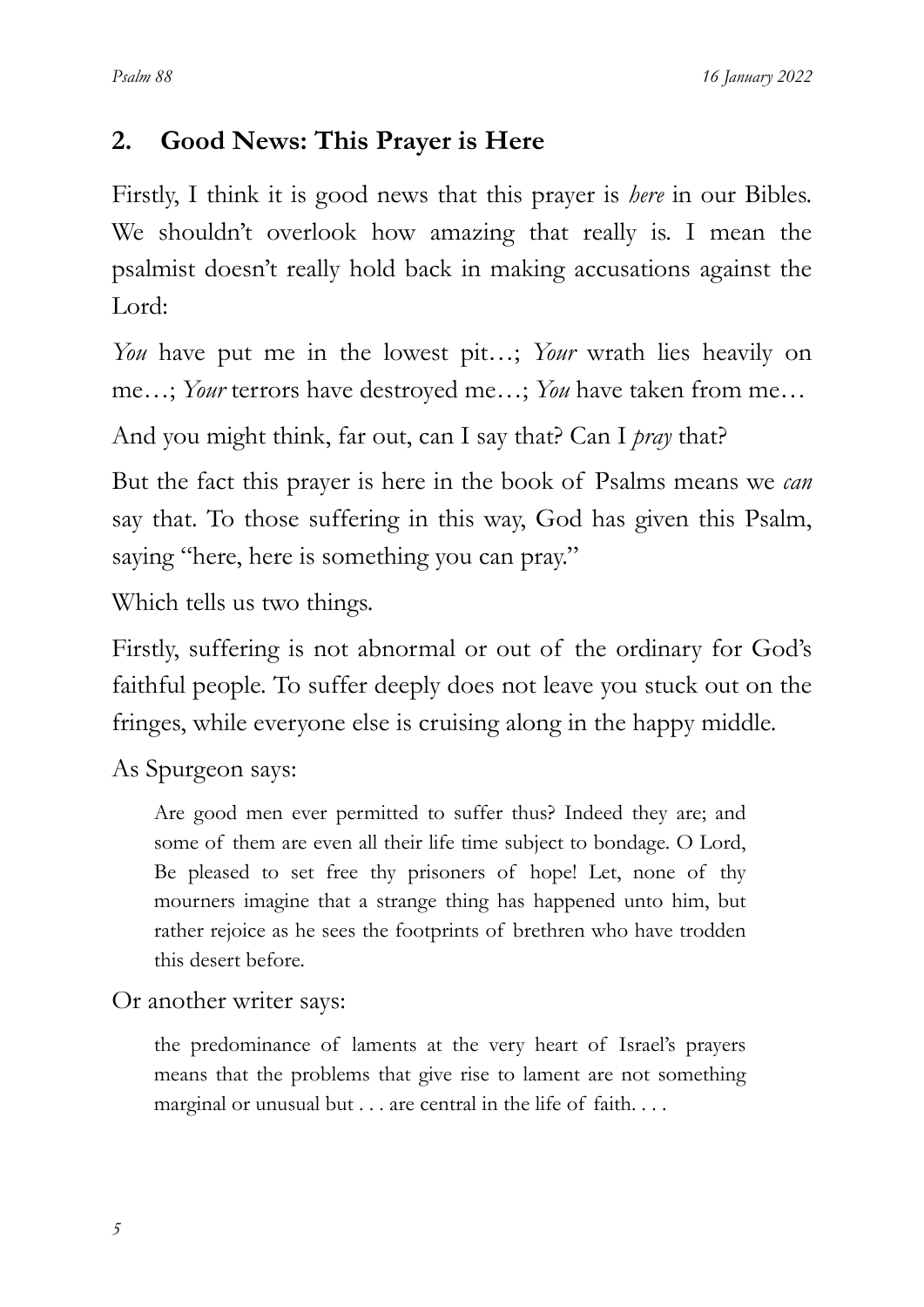In the depths of suffering you can take up the words of this Psalm and join your voice to the many brothers and sisters who have sat in the same pit before you and have cried out to God just like you.

And the second thing is that this is what God wants you to do. God doesn't want his suffering people to put on fake smiles and sing praise choruses through gritted teeth. He wants us to pour out our hearts and pray all of our hurts, even with this sort of confronting openness and honesty.

Some psalms of lament are finely structured, and they help us to see the benefits of of praying reflectively in our grief. But Psalm 88 is raw and unfiltered, and it encourages us to pray reflexively. And even when the darkness is so deep we can only muster complaint and accusation, God still encourages us to pray. And whatever we might want to say, he can handle it.

And just as an aside, it's worth asking whether our church is a place that can handle such an open expression of pain and hurt? Do those suffering in this way feel like they can be here, in the same way this psalm is in the pages of our bibles?

There is something uncomfortable about grief that is *this* raw and this unfiltered. And it's a very north shore thing to hide away how we're feeling behind a shiny and smiling veneer. But if our church is to reflect our Scriptures, rather than our culture, we ought to grow comfortable with lament. There ought to be space to pray like this

May our church be a place where those who suffer don't feel like they're stuck on the fringes. May our church be a place where suffering can be openly expressed, and where our listening to those who lament, reflects the listening of God.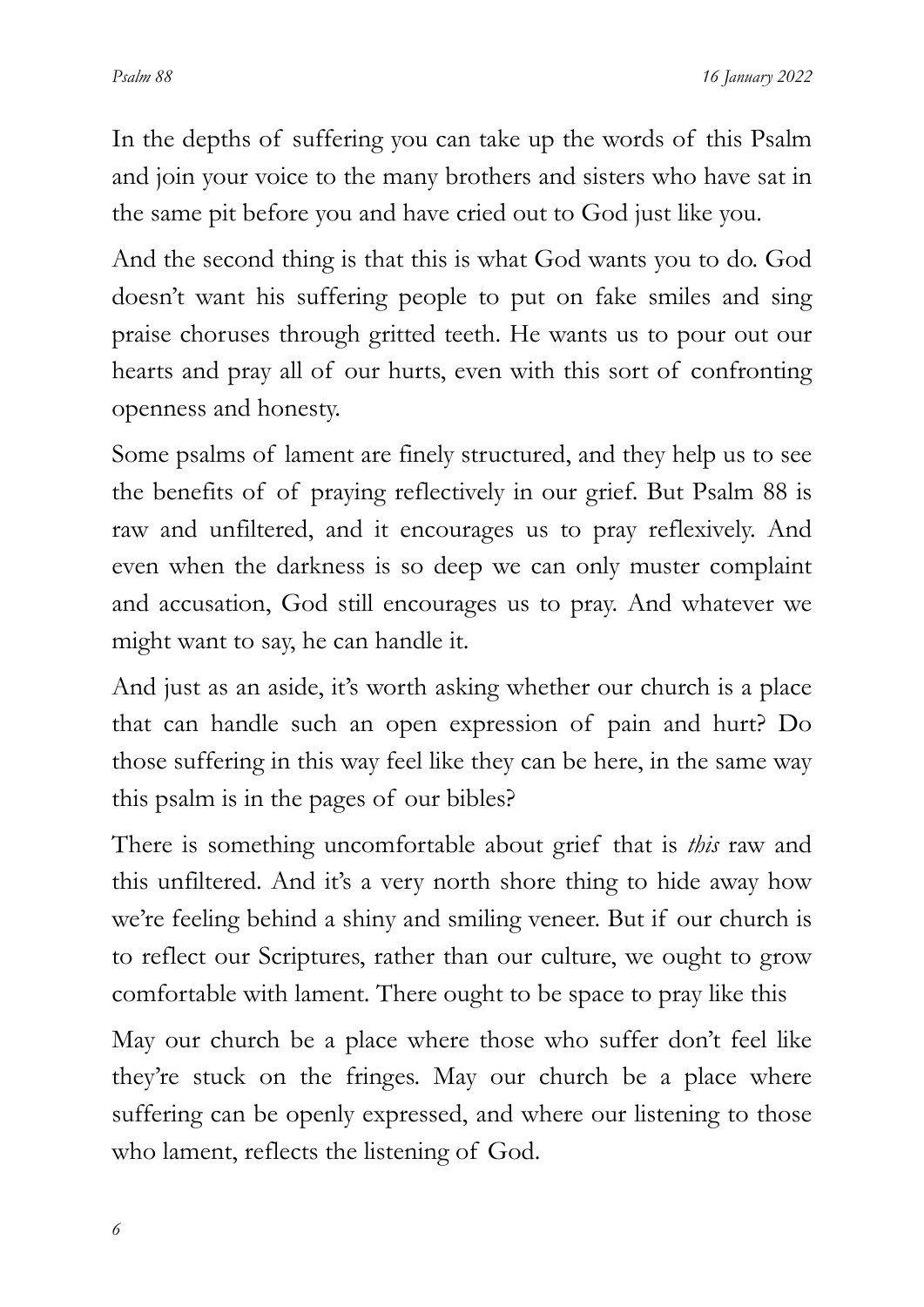### **3. Good News: God Hears**

For that's the second piece of surprising good news from Psalm 88. Not only is this Psalm here, but God also *hears*.

And I think that this is the conviction that underlines the whole psalm. For while it may seem like the statement of faith in verse 1 — you are the God who saves me — is at odds with the rest of the Psalm, it actually makes sense of all that follows.

For it must be a particular sort of agony that comes from knowing that God could save you, but doesn't. A particular kind of grief that comes from knowing that God is in total control, and yet there you are in the pit. A particular pain in knowing of God's goodness and faithfulness and feeling like he has forsaken you.

All the accusations and questions of the psalm from from this conviction: *The God who saves me, is here with me and he can hear me.*

Even in the darkness, the psalmist believes that his cry for help comes before the Lord, as he says in verse 13. He may not experience God's presence as a friend, and yet his prayers rise from this wick of trust that still smoulders within him.

To pray from the pit, is an act of great faith. And I personally have been so encouraged by brothers and sisters at St Mark's who have persevered in this sort of prayer. Psalm 88 shows us that perseverance is progress, as our prayers continue to be heard by the Lord. As one of my favourite songs of the moment puts it:

Still praise is the song that I'm singing / Even though sorrow's my tune

My love is only a whisper now / But nothing is wasted with you Nothing is wasted when we pray to the God who hears.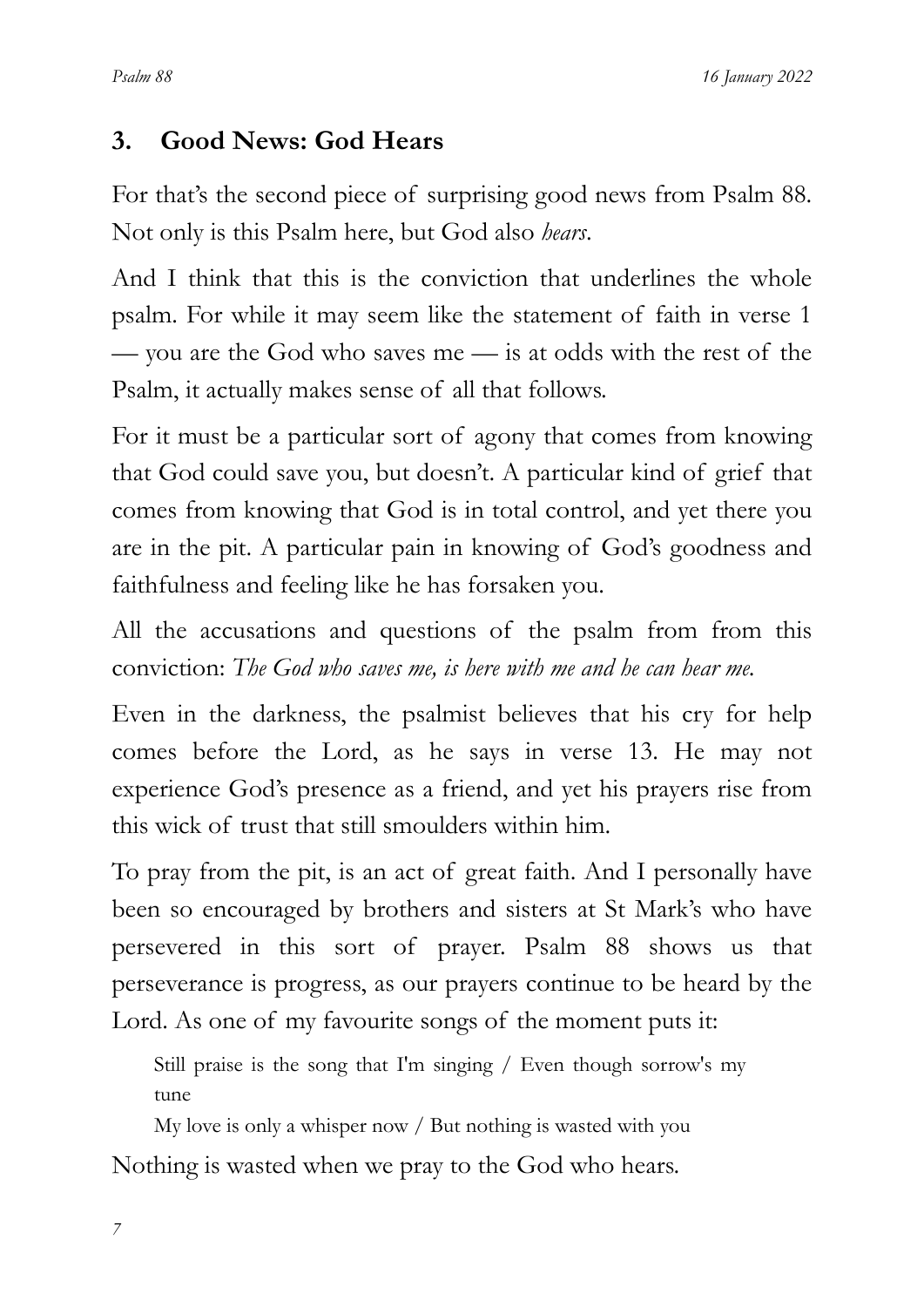## **4. Good News: Jesus has been Here**

But how can we know that this isn't just wishful thinking? I'm sure some today would say that clinging onto this hope that God really hears our prayers, and actually cares about us, is just adding another unnecessary source of disappointment to our lives. How can we know that God is present with us even in the depths of the pit.

Well, the final piece of good news from Psalm 88 is that *Jesus has been here*.

Did you hear the echoes of Jesus' own experience and emotions throughout this Psalm?

Remember how Jesus was overwhelmed by troubles in the garden of Gethsemane as he knew his death was drawing near. How his strength drained away as he was beaten and scourged, treated like a criminal destined for the grave.

And nailed to the cross, Jesus experienced the heaviness of God's anger at human sin, crashing like a terrifying wave over him. He was betrayed and denied by his closest friends, and mocked and reviled by the crowds.

And as the darkness thickened on that day, Jesus too cried out, asking why God had hidden his face. For Jesus on the cross, darkness had become his closest friends.

And so we find that Psalm 88 is, like all the Psalms, first and foremost a prayer of Jesus.

The Christian story is that Jesus climbed down into our pit. That he faced up to our darkness. That he bore the wrath and died the Godforsaken death that we deserved.